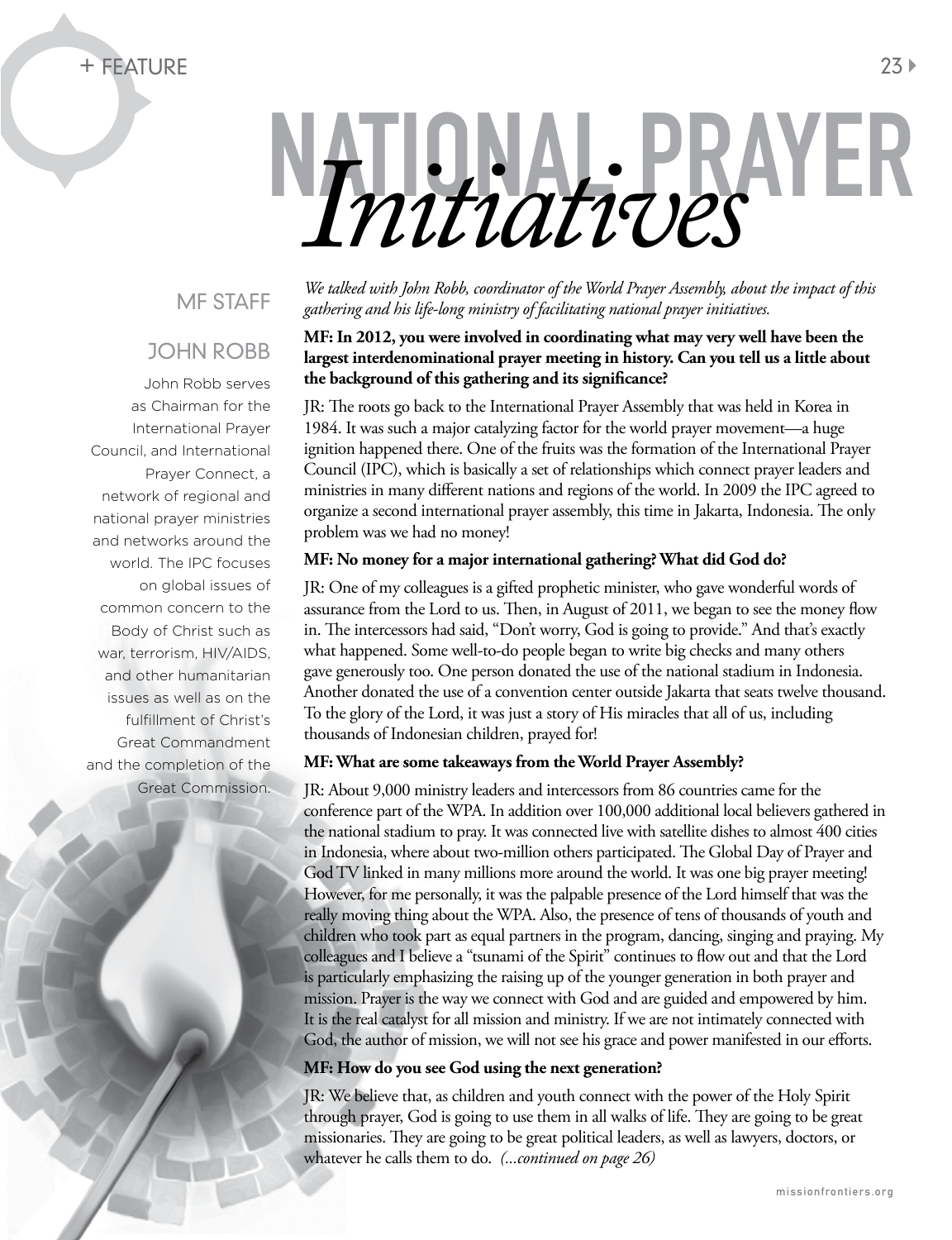#### *(...continued from page 23)*

If they become intercessors, God will definitely make them his agents of transformation. He did this with the child Samuel who became sensitive to his voice and later became one of the most influential leaders in history as prophet, priest and judge of Israel. Therefore, probably the biggest takeaway of the World Prayer Assembly, will be the impact the children and youth now in the prayer movement will have on the future of our world. Our next major project will focus on this, so we are now moving towards holding a World Youth Prayer Assembly in 2016. It will be tri-generational like the

Humbling ourselves before the Lord and one another is very important because humility leads to unity and unity enables us to exercise His authority.

WPA, but will be primarily led by the youth and children, with the older generations in supporting roles.

#### **MF: What have been some of the results from this involvement of youth in the prayer movement?**

JR: We had been praying for Myanmar for many years, but nothing much seemed to happen. It was such a spiritually dark place, as well as being oppressed by its dictatorial government. In January 2011, 200 Christian leaders came together within the country and decided to include the children as part of their strategy for national transformation. A colleague and I were there with them for this purpose. They raised up many thousands of child prayer-warriors all over the nation, and within just a month or two, remarkable developments began to happen in the political situation.

In World Vision, a large international child-care organization, staff often observed the Lord's miracles when the children participating in our projects prayed. We surveyed this phenomenon in five very poor countries where staff asked the kids to pray for specific infrastructural changes, such as the resolution of community splits. They did this for two years, and all were astonished by the miracles that occurred. Our staff exclaimed, "John, this is so incredible, we have never seen anything like this. When the children prayed, the parents got healed from terminal illness, governments chose those villages for the wells or the clinics, or the terrorists were kept out of those communities where the kids were praying." The results were so extraordinary that the Children in Prayer program began to spread more widely within World Vision, going from five countries to

20 countries. Finally, 50 of the national offices wanted to investigate CiP as a resource for community transformation as well as for the spiritual nurture of the kids themselves.

#### **MF: That's really amazing. We are reading through your book, The Peacemaking Power of Prayer. Can you tell us how God has used prayer to bring about reconciliation and national healing?**

JR: It has been my privilege with others to facilitate national prayer initiatives for over 20 years. During consultations and seminars for Christian leaders on mission to the unreached in many countries, I began to see amazing results when normally

> competitive and distrustful ministry leaders would begin to pray together. When they got into little groups to pray before planning their mission strategies, the Spirit of God came into the room and knit their hearts together. All kinds of new mission partnerships were established for the unreached peoples in this way. Through observing this process over and over again, I began to realize that prayer is much

more than just a devotional or liturgical exercise. It's the way we connect with God for his direction and empowerment.

This gradual dawning of realization began to impact World Vision's work in the midst of war and suffering in many countries. Colleagues and church leaders in those countries started inviting me to bring teams to pray because the situations were so desperate—awful atrocities and no hope of ending these bitter conflicts. Ministry leaders gathered from across the denominational spectrum for three days to seek God's face for the healing of their land according to his promise of 2 Chronicles 7:14. As we did that, we began to discover that the participating tribes and denominations weren't right with each other because of past mistreatment of one another. Because of this we began to facilitate times of reconciliation and repentance for historic, corporate sins so the participants and the groups they represented could confess and forgive one another, then pray in unity for God's deliverance and restoration of their nations. To the glory of God, over and over again, we have seen the Lord's intervention, changing the headlines, sometimes suddenly, with resulting peace agreements, governments of national unity and removal of evil leaders from power.

#### **MF: The story about Bosnia is really incredible. What happened there?**

JR: During the Bosnian Civil War in August 1995, we formed a five person international team to facilitate a prayer initiative for Serbs, Croats, and those from Muslim backgrounds who had come to Christ. About 120 participants were all seated in separate ethnic